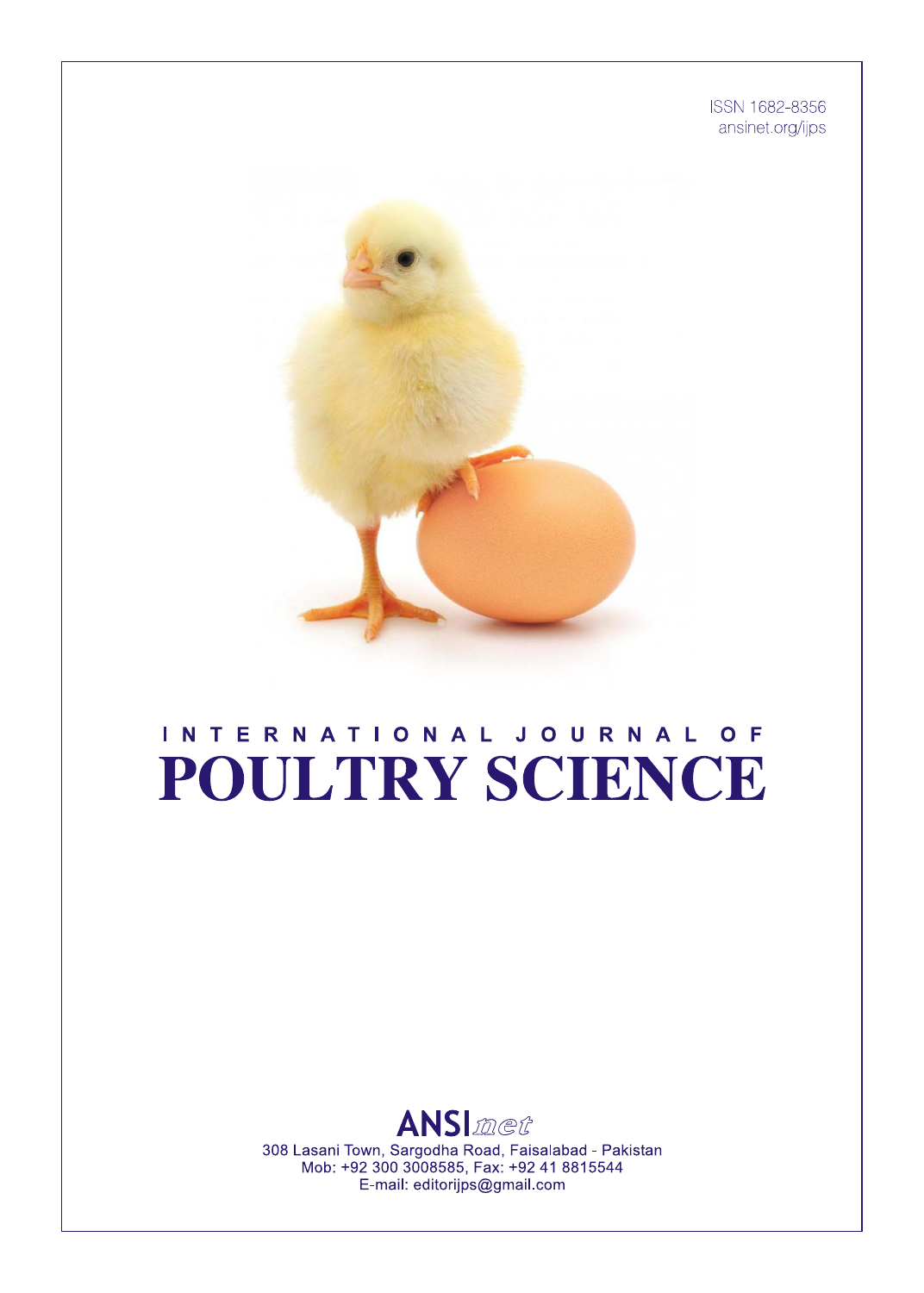#### **OPEN ACCESS International Journal of Poultry Science**

ISSN 1682-8356 DOI: 10.3923/ijps.2019.168.173



## **Research Article Effect of Chili Leaf Powder on Laying Hen Performance, Egg Quality and Egg Yolk Cholesterol Levels**

#### Kanda Lokaewmanee

Faculty of Natural Resources and Agro-Industry, Kasetsart University, Chalermprakiat Sakon Nakhon Province Campus 47000, Thailand

### Abstract

Objective: This study was conducted to determine the effect of chili leaf on laying hen performance, egg quality and egg yolk cholesterol levels. Materials and Methods: The completely randomized design involved evaluation of a control (no chili leaf powder) diet and experimental diets supplemented with chili leaf powder (CLP) at 1, 2 or 3%. One hundred and twenty laying hens (Charoen Pokphand Brown) at 61 weeks of age were divided into 4 treatments, each with 10 replicates (3 birds per replicate). Each group was randomly allocated to one of the treatments for 5 weeks. All diets were isonitrogenous and isocaloric. Results: The results of the effect of supplementation with CLP at 0, 1, 2 and 3% showed that the body weight gain, egg yield, egg weight and cholesterol were not significantly different among the treatments (p>0.05). However, supplementation with CLP at 0 and 1% resulted in a higher feed intake and feed conversion ratio than those obtain with CLP supplementation at  $3\%$  (p<0.05). There were no significant differences among treatments in egg quality, breaking strength, shell thickness, yolk color, yolk percentage, shell percentage, albumen percentage, Haugh unit, lightness (L\*) of yolk color, redness of yolk color (a\*) and yellowness (b\*) of yolk color (p>0.05). **Conclusion:** Dietary supplementation with 3% CLP can be used as alternative feed additive for laying hens despite an adverse effect on feed intake and feed conversion ratio, as feeding 3% CLP had no adverse effects on egg quality.

Key words: Chili leaf powder, egg quality, egg yolk cholesterol, feed additive, feed conversion ratio, feed intake

Received: October 18, 2018 **Accepted: January 22, 2019** Published: March 15, 2019

Citation: Kanda Lokaewmanee, 2019. Effect of chili leaf powder on laying hen performance, egg quality and egg yolk cholesterol levels. Int. J. Poult. Sci., 18: 168-173.

Corresponding Author: Kanda Lokaewmanee, Faculty of Natural Resources and Agro-Industry, Kasetsart University, Chalermprakiat Sakon Nakhon Province Campus 47000, Thailand Tel: +66-42-725-036 Fax: +66-42-725-037

Copyright: © 2019 Kanda Lokaewmanee. This is an open access article distributed under the terms of the creative commons attribution License, which permits unrestricted use, distribution and reproduction in any medium, provided the original author and source are credited.

Competing Interest: The author has declared that no competing interest exists.

Data Availability: All relevant data are within the paper and its supporting information files.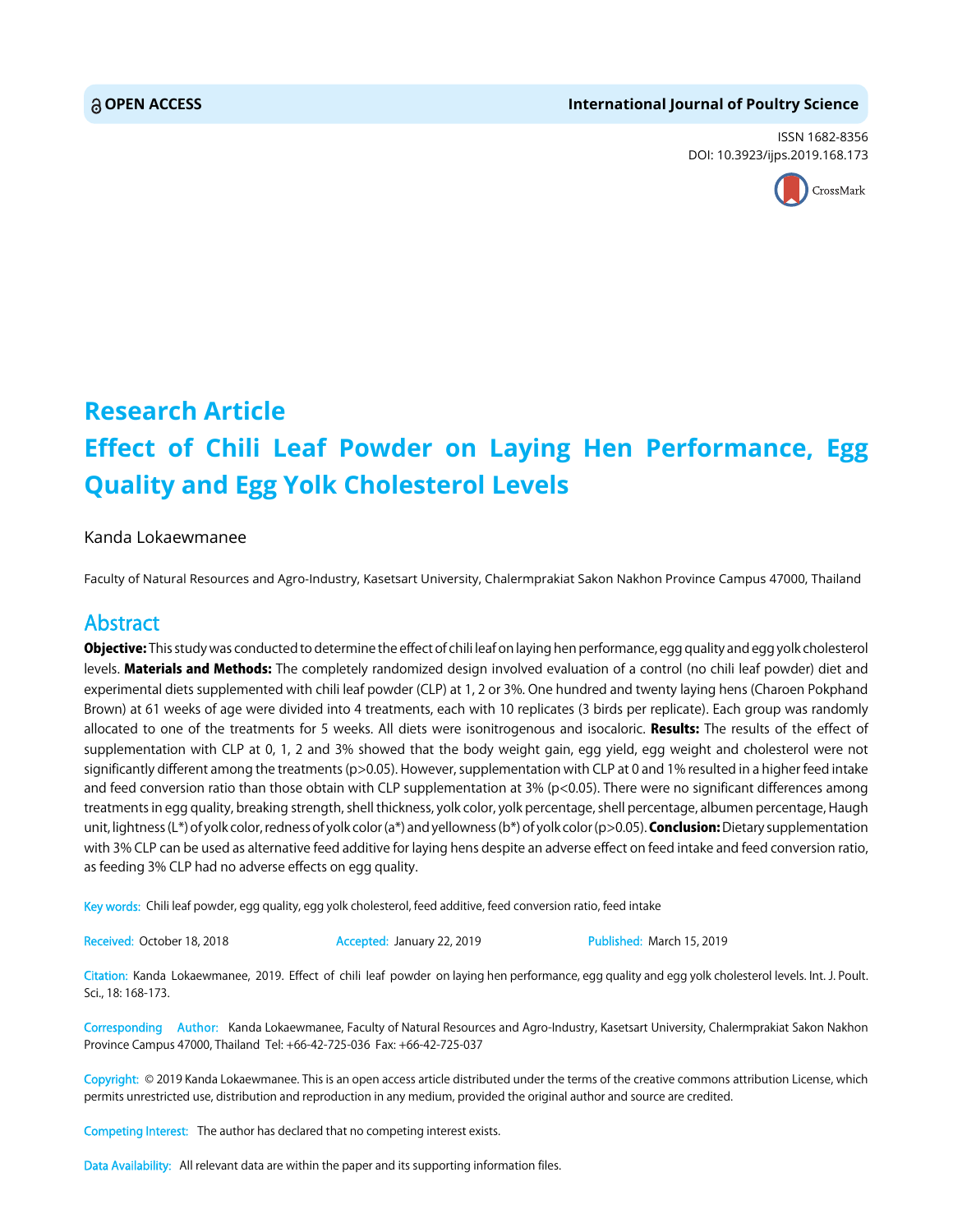#### INTRODUCTION

There is increasing demand for functional foods for human consumption that provide various benefits in addition to nutrients. Eggs can be enriched with certain nutrients through dietary manipulation of the laying hen to create specialty products that could possibly provide health benefits to humans<sup>1</sup>. Among the possible alternatives to antibiotic growth promoters (AGPs), phytogenic and herbal products are of interest because they are now considered more reliable and acceptable among consumers as safe and natural additives<sup>2</sup>. Many natural additives have been investigated and tested, such as mulberry leaves<sup>3</sup>, skullcap extract<sup>4</sup>, garlic and thyme<sup>5</sup>, mango skin and paprika extract<sup>6</sup>, broccoli stems and leaves<sup>7</sup>, strawberry leaves<sup>8</sup>, black cumin<sup>9</sup>, olive leaves<sup>10</sup> and mao pomace<sup>11</sup>.

In Thailand, particularly in the Northeastern region, chili is traditionally used in many kinds of food because of its nutritional value and medicinal effects that have been studied with regard to human health. Lokaewmanee *et al.*3 reported that *Capsicum* fruits are important sources of keto-carotenoids (capsanthin) and pungent capsaicinoids (capsaicin). Capsaicin prompts the release of substance P, neurokinin A, vasoactive intestinal polypeptide and calcitonin gene-related peptide from the peripheral endings of afferent nerves<sup>12</sup>. Moreover, chili is a good source of vitamin A, vitamin C13 and carotenoid compounds, with well-known antioxidant properties<sup>14</sup>. Commercial processing of chili produces a large amount of diverse agricultural wastes representing one of the most important and promising energy-rich and protein-rich sources of animal feed. The chili leaves are left after harvesting the chili. There have been a limited number of studies on the effects of diets supplemented with chili leaf powder (CLP) associated with the effect of diets supplemented with it on the production performance, feed conversion ratio and egg cholesterol in poultry. Thus, the objective of this study was to assess the effects of dietary CLP on egg performance, egg quality and cholesterol in egg yolk.

#### MATERIALS AND METHODS

**Study site:** The present study was performed in November 2017 at the Animal farm, Kasetsary University Chalermphrakiat Sakon Nakhon Province Campus, Sakon Nakhon Province, Thailand.

Preparation of the CLP: Chili leaves were obtained as a waste product from a fresh chili farm in Nhong Hoi village, Sakon Nakon Province, Thailand. The chili leaf samples were dried in a hot-air oven at 50 $\degree$ C for 2 days. Finally, the leaves were ground using an electronic grinder. The materials were kept at room temperature until they were mixed with the basal diet. Dry matter, crude protein, crude fiber, crude fat and crude ash were determined using methods according to the Association of Official Analytical Chemists<sup>15</sup> and are shown in Table 1.

Animals, diets and feed treatments: The experiment was managed in accordance with the guidelines and rules for animal experiments, Kasetsart University, Thailand. One-hundred and forty-four CP Brown laying hens were used in this study. At the start of the experiment, the birds were 61 weeks old and were 66 weeks old at the end of the experiment. Hens were allocated randomly to 4 treatment groups of 30 hens each. Each group was distributed into 10 replicates with 3 hens per replicate. Hens were fed a basal diet based of corn and soybean meal (Table 1), which was balanced to meet the nutrient requirements for laying hens<sup>16</sup>. The four treatment groups received the following diets: group 1 basal diet (control); group 2 basal diet+1% CLP; group 3 basal diet+2% CLP and group 4 basal diet+3% CLP. The chemical composition of the CLP (Table 2) was measured. Feed and water were provided ad libitum.

Recording performance and egg quality: The body weight of individual birds was recorded at the beginning and end of the

| Table 1: Ingredients and nutrients composition of the basal diet (g $kg^{-1}$ ) |  |
|---------------------------------------------------------------------------------|--|
|                                                                                 |  |

| Ingredients                          |        |
|--------------------------------------|--------|
| Corn                                 | 552.20 |
| Defatted rice bran oil               | 60.00  |
| Soybean meal                         | 229.80 |
| Fish meal                            | 50.00  |
| Rice bran oil                        | 15.00  |
| Oyster shell                         | 78.50  |
| Dicalcium phosphate                  | 4.50   |
| Salt                                 | 3.50   |
| DL-methionine                        | 1.50   |
| Premix <sup>a</sup>                  | 5.00   |
| <b>Nutrient composition</b>          |        |
| Crude protein (g $kg^{-1}$ )         | 175.00 |
| Crude fiber (g $kg^{-1}$ )           | 37.60  |
| Crude fat (g $kg^{-1}$ )             | 82.00  |
| Calcium (g $kg^{-1}$ )               | 35.10  |
| Available phosphorus (q $kg^{-1}$ )  | 3.50   |
| Lysine (g $kg^{-1}$ )                | 9.60   |
| Methionine (g $kg^{-1}$ )            | 7.50   |
| Metabolizable energy (Mj $kg^{-1}$ ) | 11.51  |

a Concentrate mixture including (per kg of diet); Vitamin A: 10000 IU, Cholecalciferol: 2000 IU, Vitamin E: 0.25 IU, Vitamin K3: 2 mg, Vitamin B12: 10 µg, Choline: 250 mg, Folacin: 1 mg, Niacin: 30 mg, Pantothenic acid: 10 mg, Pyridoxine: 3 mg, Riboflavin: 6 mg, Thiamin: 2 mg, Ethoxyquin: 125 mg, Choline: 1500 mg, Copper: 10 mg, Iron: 60 mg, Iodine: 0.5 mg, Iodine: 0.5 mg, Manganese: 40 mg, Zinc: 50 mg, Selenium: 0.2 mg, Preservative: 6.54 mg and Feed supplement: 26 mg. <sup>b</sup>Calculated values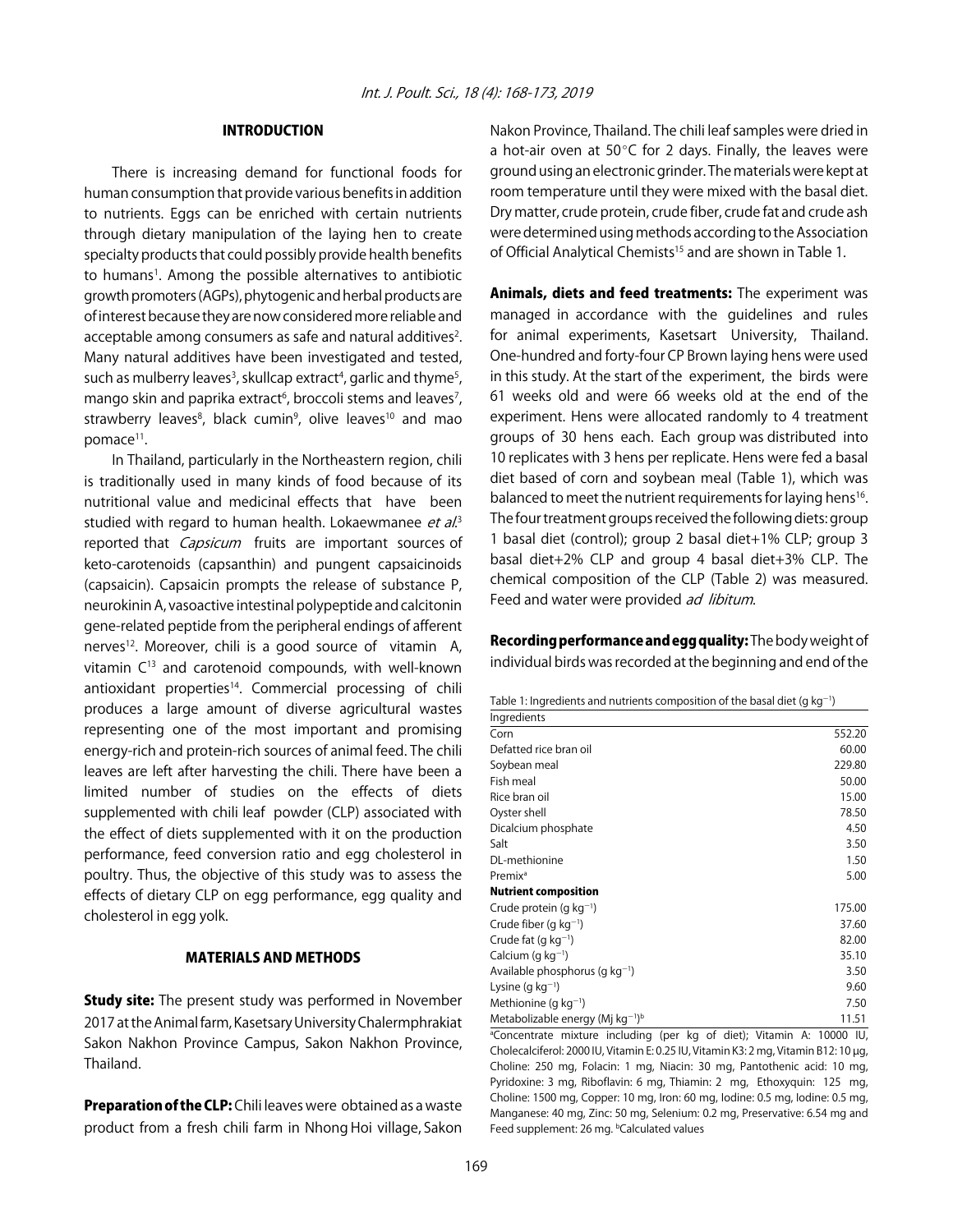| Table E. Chemical composition of chili ical powder (CEF) |            |        | Dietary of CLP (%) |        |        |  |  |
|----------------------------------------------------------|------------|--------|--------------------|--------|--------|--|--|
|                                                          | <b>CLP</b> | 0      |                    |        |        |  |  |
| Crude fiber (g $kg^{-1}$ )                               | 146.10     | 41.30  | 41.80              | 42.20  | 43.20  |  |  |
| Crude protein (g $kg^{-1}$ )                             | 47.00      | 186.70 | 182.10             | 181.20 | 180.90 |  |  |
| Crude fat $(g kg^{-1})$                                  | 79.10      | 47.80  | 41.80              | 41.80  | 42.30  |  |  |
| Ash (g $kg^{-1}$ )                                       | 51.60      | 121.20 | 101.70             | 102.70 | 104.10 |  |  |
| Gross energy (Mj $kg^{-1}$ )                             | 16.79      | 16.60  | 16.60              | 16.60  | 16.60  |  |  |

Table 2: Chemical composition of chili leaf powder (CLP)

experiments (at 61 and 66 weeks of age, respectively). All eggs were collected and recorded on a daily basis. Egg laying rates were calculated. In addition, eggs were individually weighed. Feed intake (in grams per hen per day), feed efficiency and body weight gain (in grams) were calculated.

By the end of the experimental period, 30 eggs per treatment had been evaluated to measure egg quality. The breaking strength of the eggshell (N) was measured using a breaking strength measuring device17. Eggs were broken and their contents were separated and weighed individually to determine eggshell membrane thickness and eggshell thickness. The eggshell thickness measurement was based on the average thickness measured at the air cell, equator and sharp end using a pair of micrometer calipers. For each egg, the shell membrane and shell were rinsed with warm water, dried at 60°C overnight and then weighed. Haugh units and yolk color were determined using an egg multitester instrument (EMT 7300, Tohoku Rhythm Co., Ltd., Japan). The yolk was separated from the albumen and weighed. Yolk color was determined using an egg multitester instrument (EMT 7300, Tohoku Rhythm Co., Ltd, Japan). Yolk color was also determined according to the CIE<sup>18</sup> system using the L\*  $a^* b^*$ scale, where  $L^*$  is color brightness or lightness,  $a^*$  is redness and b\* is yellowness. Color measurements were performed at 24 h postmortem, using a CR-310 Chroma Meter (Minolta CR-310, Osaka, Japan). The instrument was calibrated on the CIE LAB color space system using a white calibration plate (Calibration Plate CR-A43, Minolta Cameras). Then, the weight of the albumen was determined as the difference between the weight and the yolk and shell weights. The values of the yolk ratio, albumen ratio and eggshell ratio were calculated for each individual egg according to Tilki and Saatci<sup>19</sup>.

Determination of egg yolk cholesterol level: Yolk cholesterol was determined using 40 eggs (10 eggs from each group) collected in the last week of the study. After transferring 0.5 g of egg yolk into a 50 mL cup, 1.0 g of salt was added to the yolk. Next, 20 mL of freshly prepared methanolic potassium hydroxide solution (1.0 M) and 10 mL of isopropanol were also added and the egg yolk mixture was heated inside a magnetic stirrer for 30 min. The addition of isopropanol was performed after the mixture's temperature had cooled to  $20-25^{\circ}$ C. The mixture was then filtered through a filter paper and the resulting eluent solution was used to determine the egg yolk cholesterol level. Based on the recommendations of the commercial kit (Boehringer Mannheim GmbH Biochemica, Darmstadt, Germany), the cholesterol content of the eggs was analyzed using a spectrophotometer (T 60U) according to Dresselhaus and Acker<sup>20</sup>.

**Data analyses:** All parameters considered were subjected to an analysis of variances using the proc GLM software program (SAS Institute21). Differences between treatments were tested using Duncan's new multiple range test (significance, p<0.05; Steel and Torrie<sup>22</sup>). Each result of the statistical analysis is shown as a mean value with standard error in the tables.

#### RESULTS AND DISCUSSION

The results of the present study are given in Table 3 and 4. There were no statistically significant differences in body weight gain, egg yield or egg weight after feeding dietary CLP. This corresponded with another study that reported no adverse effects observed in body weight gain, egg yield and egg weight in layers fed dietary olive leaf powder<sup>10</sup>. El Bagir *et al*.<sup>23</sup> showed that dietary black cumin at 1 or 3% significantly (p<0.01) increased the final body weight of laying hens. On the other hand, another study showed that the addition of black cumin seeds into the diet significantly decreased the body weight of the chickens<sup>24</sup>. Based on the present findings, the dietary chili leaf powder added at 3% decreased the feed intake and feed conversion ratio of laying hens compared to the control and dietary chili leaf powder added at 1% (p<0.05). The decreases in feed intake and feed conversion ratio were dose dependent. Because the decrease in the feed intake of the laying hens was positively correlated with the feed conversion ratio, a reduction in the feed intake was accompanied by a decrease in the feed conversion ratio. Voemesse *et al.*<sup>25</sup> reported that *Moringa oleifera* leaves did not limit feed consumption. The results of an experiment with layers demonstrated that olive leaf powder had no effect on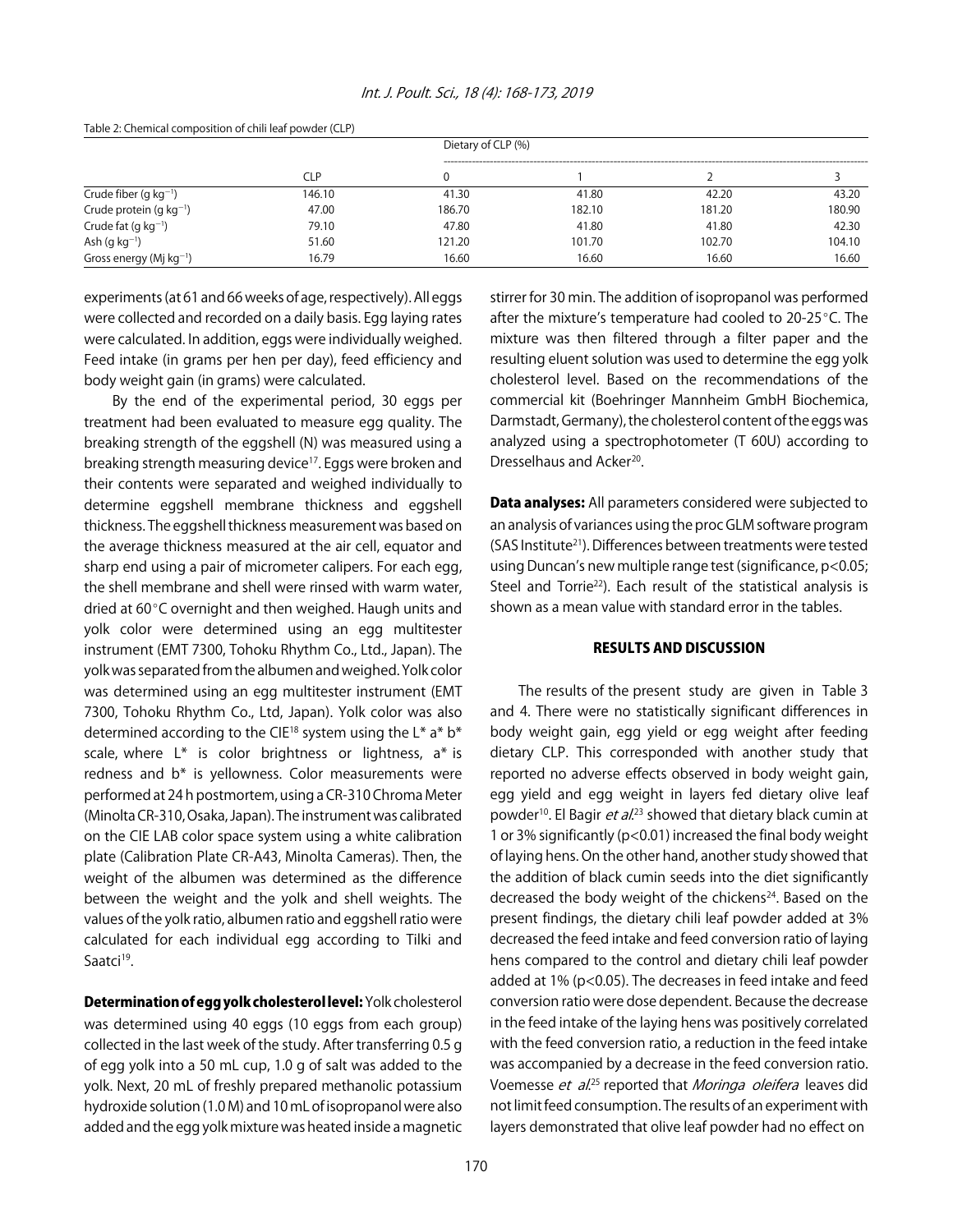#### Int. J. Poult. Sci., 18 (4): 168-173, 2019

Table 3: Effect of dietary chili leaf powder (CLP) on body weight gain, daily feed intake, feed conversion ratio, egg yield, egg weight and egg yolk cholesterol of laying hens

|                            | Control    | Dietary CLP (%) |                      |                     |            |         |
|----------------------------|------------|-----------------|----------------------|---------------------|------------|---------|
|                            |            |                 |                      |                     | <b>SEM</b> | p-value |
| Body weight gain (g)       | 224.40     | 205.80          | 202.80               | 194.50              | 14.24      | 0.46    |
| Daily feed intake (q)      | $141.10^a$ | 139.32ª         | 131.38 <sup>ab</sup> | 127.14 <sup>b</sup> | 1.90       | 0.02    |
| Feed conversion ratio      | 2.69a      | 2.69a           | $2.51^{ab}$          | 2.41 <sup>b</sup>   | 0.29       | 0.02    |
| Egg yield (%)              | 81.62      | 80.00           | 81.62                | 87.21               | 1.04       | 0.07    |
| Egg weight (g)             | 51.77      | 52.61           | 52.41                | 53.00               | 0.34       | 0.32    |
| Cholesterol (q $kq^{-1}$ ) | 9.00       | 9.00            | 8.00                 | 8.00                | 0.20       | 0.80    |

SEM: Standard error of means, <sup>a,b</sup>Means in the same row with different superscript letters are significantly different (p<0.05)

#### Table 4: Effects of dietary chili leaf powder (CLP) on quality of egg of laying hens

|                               | Control | Dietary CLP (%) |       |       |            |         |
|-------------------------------|---------|-----------------|-------|-------|------------|---------|
|                               |         |                 |       |       | <b>SEM</b> | p-value |
| Breaking strength (N)         | 21.85   | 27.08           | 27.28 | 30.03 | 4.20       | 0.21    |
| Shell thickness (mm)          | 0.04    | 0.04            | 0.05  | 0.06  | 0.01       | 0.37    |
| Yolk color                    | 13.10   | 12.89           | 12.65 | 12.62 | 2.30       | 0.05    |
| Yolk ratio (%)                | 26.33   | 26.65           | 26.82 | 27.24 | 4.23       | 0.76    |
| Shell ratio (%)               | 9.47    | 9.55            | 9.66  | 10.31 | 10.04      | 0.16    |
| Albumen ratio (%)             | 63.30   | 63.36           | 63.63 | 63.69 | 1.54       | 0.97    |
| Haugh unit                    | 85.32   | 83.31           | 85.39 | 88.63 | 13.14      | 0.35    |
| Lightness of yolk color (L*)  | 49.42   | 46.91           | 52.37 | 50.84 | 7.88       | 0.14    |
| Redness of yolk color (a*)    | 22.31   | 22.30           | 23.81 | 21.30 | 3.54       | 0.32    |
| Yellowness of yolk color (b*) | 44.95   | 46.43           | 45.43 | 46.55 | 7.26       | 0.53    |

SEM: Standard error of means

the feed intake and feed conversion ratio<sup>10</sup>. In the present study, there were no incidences regarding animal disease in any experimental group since the experimental conditions were well controlled and healthy birds were used. The improvement in the feed conversion ratio during the present study might be attributed to the antioxidant properties of chili leaf.

There was no difference between eggs collected from treated hens with respect to their cholesterol (p>0.05; Table 3). Aydin *et al.*<sup>26</sup> reported that diets supplemented with 2 or 3% black cumin significantly decreased egg cholesterol per gram of yolk. Similarly, another study showed that different dietary levels of olive leaf powder decreased the egg yolk cholesterol content in laying hens<sup>10</sup>. Eggs are an excellent source of amino acids, fatty acids, vitamins and minerals and contain approximately 213 mg of cholesterol<sup>27</sup>. Understanding the metabolic process of cholesterol formation in the egg yolk of laying hens may provide further enlightenment. Hargis<sup>28</sup>; Bok *et al.*<sup>29</sup>; Kim *et al.*<sup>30</sup>, cited many reports on the metabolic process of egg yolk cholesterol formation in domestic fowl and modifying factors. The primary controlling factor in cholesterol synthesis is the formation of mevalonic acid via HMG-CoA reductase. Cholesterol is primarily biosynthesized in the liver of laying hens and incorporated into vitellogenin and very low density lipoprotein particles, which are secreted into the bloodstream and subsequently taken up by growing

oocytes via receptor-mediated endocytosis<sup>31</sup>. Therefore, it was suggested that the decrease in the egg yolk cholesterol was dependent on the decrease in cholesterol synthesized in the liver. The present study showed that the control group had the highest cholesterol content in (9.00 mg g<sup>-1</sup>) but this was not statistically greater than the cholesterol content for the group fed a diet supplemented with 3% CLP. The layer diet supplemented with 3% CLP decreased the egg cholesterol level by approximately 10% compared to the control eggs, although the mechanism involved is not yet known. Further research is needed to determine the actual mode of action in decreasing egg yolk cholesterol.

The egg quality was appraised using the breaking strength, shell thickness, yolk color, yolk ratio, shell ratio, albumen ratio, Haugh unit, lightness (L\*) of yolk color, redness (a\*) of yolk color and yellowness (b\*) of yolk color and there were no significant differences among treatments (p>0.05; Table 4). The present results agreed with the findings of Cayan and Erener<sup>10</sup>, who reported that olive leaf powder produced a significant difference in egg quality. The present results were consistent with Lu *et al*.<sup>32</sup>, who reported no adverse effects on egg quality in layers fed dietary Moringa oleifera leaf. Further investigation should be carried out using nontraditional feed resources that can be used in poultry feed to replace high cost, traditional feed resources that are believed to help in producing functional eggs for developing populations. After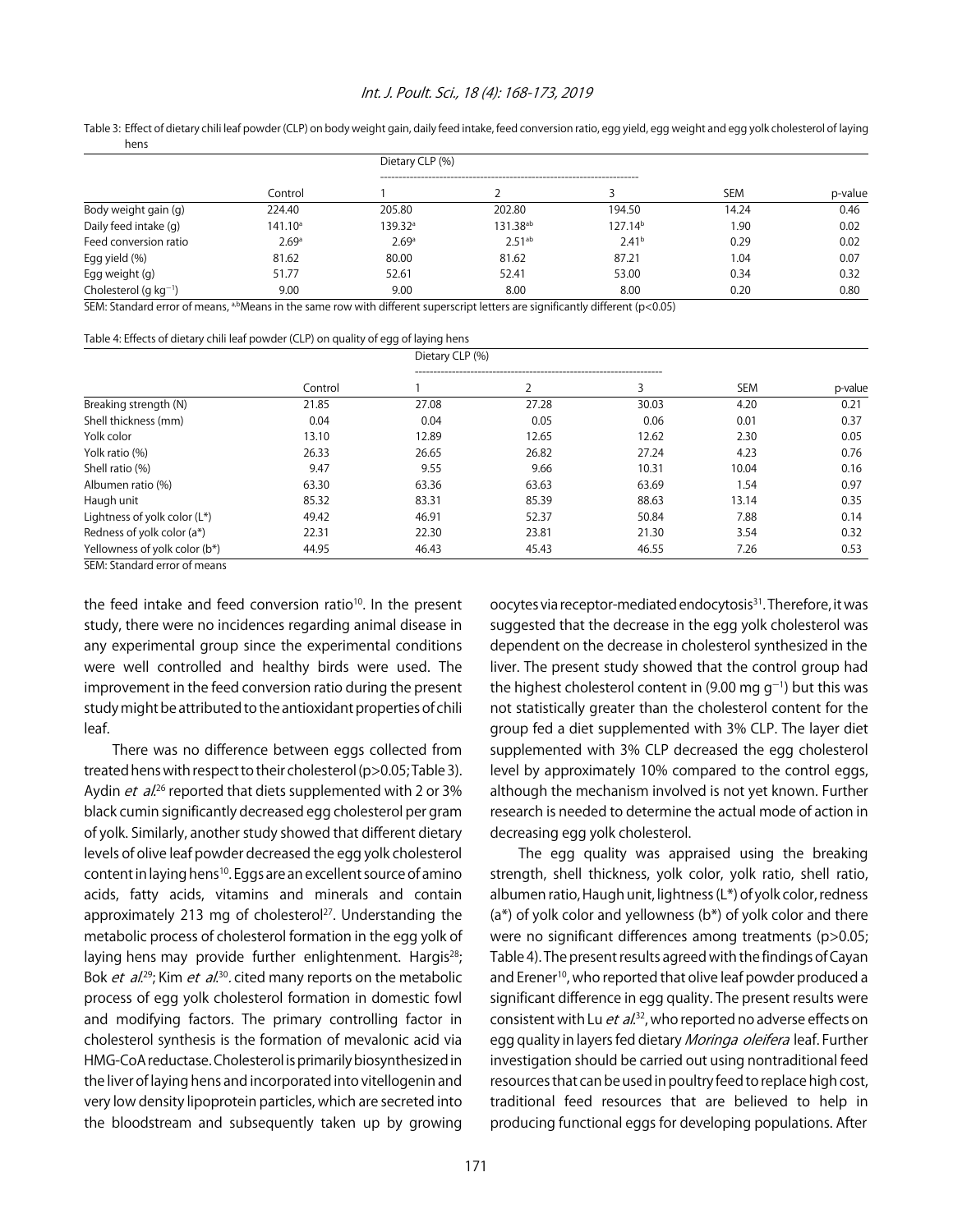66 weeks of age, the feed intake and feed conversion ratio decreased with increasing dietary CLP levels. These results indicate that a 3% CLP supplementation is best able to improve hen performance in tropical regions.

#### **CONCLUSION**

Dietary supplementation of chili leaf powder (CLP) at a ratio of 3% in the layer diet decreased the feed conversion ratio due to the reduced feed intake and due to the numerical but not significant, reduction in egg yolk cholesterol. However, studies evaluating the supplementation of chili leaf powder in laying hen diets are still limited. More detailed studies are needed to elucidate the effects of chili leaf powder on plasma biochemistry and organ histopathological indices.

#### SIGNIFICANCE STATEMENTS

The present findings can be considered the first report presenting the effect of chili leaf powder on laying hen performance, egg quality and egg yolk cholesterol levels. Furthermore, chili leaf powder may be an alternative feed additive for laying hens. This study found that adding chili leaf powder at a high dose reduced the feed conversion ratio by lowering the feed intake.

#### ACKNOWLEDGMENTS

This study was supported by the Faculty of Natural Resources and Agro-Industry, Kasetsart University Chalermprakiat Sakon Nakhon Province Campus, Thailand and Kasetsart University Chalermprakiat Sakon Nakhon Province Campus Research and Development Institute. I would like to thank Pantawan Chaisoda for her help with the experiment.

#### **REFERENCES**

- 1. Sim, J.S. and H.H. Sunwoo, 2008. Designer Eggs: Nutritional and Functional Significance. In: Egg and Health Promotion, Watson, R.R. (Ed.). Iowa State Press, Amess, Iowa, USA., ISBN: 9780470376751, pp: 19-36.
- 2. Hashemi, S.R. and H. Davoodi, 2011. Herbal plants and their derivatives as growth and health promoters in animal nutrition. Vet. Res. Commun., 35: 169-180.
- 3. Lokaewmanee, K., S. Mompanuon, P. Khumpeerawat and K. Yamauchi, 2009. Effects of dietary mulberry leaves (*Morus alba* L.) on egg yolk color. J. Poult. Sci., 46: 112-115.
- 4. An, B.K., H.S. Kwon, B.K. Lee, J.Y. Kim, S.J. You, J.M. Kim and C.W. Kang, 2010. Effects of dietary skullcap (Scutellaria baicalensis) extract on laying performance and lipid oxidation of chicken eggs. Asian-Aust. J. Anim. Sci., 23: 772-776.
- 5. Ghasemi, R., M. Zarei and M. Torki, 2010. Adding medicinal herbs including garlic (Allium sativum) and thyme (Thymus vulgaris) to diet of laying hens and evaluating productive performance and egg quality characteristics. Am. J. Anim. Vet. Sci., 5: 151-154.
- 6. Lokaewmanee, K., K. Yamauchi, T. Komori and K. Saito, 2011. Effects of mango skin or mango skin combined with paprika extracts on production performance, egg quality and egg yolk polyphenols. J. Agr. Sci. Tech., 1: 1257-1260.
- 7. Hu, C.H., A.Y. Zuo, D.G. Wang, H.Y. Pan, W.B. Zheng, Z.C. Qian and X.T. Zou, 2011. Effects of broccoli stems and leaves meal on production performance and egg quality of laying hens. Anim. Feed Sci. Technol., 170: 117-121.
- 8. Duru, M., 2013. Effects of dietary strawberry (Fragaria ananassa Duch.) leaf powder on egg yield, quality and egg yolk cholesterol in laying hens. J. Food Agric. Environ., 11: 477-480.
- 9. Boka, J., A.H. Mahdavi, A.H. Samie and R. Jahanian, 2014. Effect of different levels of black cumin (Nigella sativa L.) on performance, intestinal *Escherichia coli* colonization and jejunal morphology in laying hens. J. Anim. Physiol. Anim. Nutr., 98: 373-383.
- 10. Cayan, H. and G. Erener, 2015. Effect of olive leaf (Olea europaea) powder on laying hens performance, egg quality and egg yolk cholesterol levels. Asian-Aust. J. Anim. Sci., 28: 538-543.
- 11. Lokaewmanee, K. and P. Promdee, 2018. Mao pomace on carcass and meat quality of broiler. Int. J. Poult. Sci., 17: 221-228.
- 12. Holzer, P., 1990. Capsaicin as a tool for studying sensory neuron functions. Adv. Exp. Med. Biol., 298: 3-16.
- 13. Daood, H.G., M. Vinkler, F. Markus, E.A. Hebshi and P.A. Biacs, 1996. Antioxidant vitamin content of spice red pepper (paprika) as affected by technological and varietal factors. Food Chem., 55: 365-372.
- 14. Krinsky, N.I., 2001. Carotenoids as antioxidants. Nutrition, 17: 815-817.
- 15. AOAC., 2005. Official Methods of Analysis. 18th Edn., Association of Official Analytical Chemists, Washington, DC., USA.
- 16. NRC., 1994. Nutrient Requirement of Poultry. 9th Edn., National Academy Press, Washington, DC., USA., ISBN-13: 978-0-309-04892-7, Pages: 176.
- 17. Stadelman, W.J., 1995. Quality Identification of Shell Egg. In: Egg Science and Technology, Stadelman, W.J., D.J. Cotterill and L. Newby (Eds.). Food Product Press, New York, ISBN: 9781560228554, pp: 39-66.